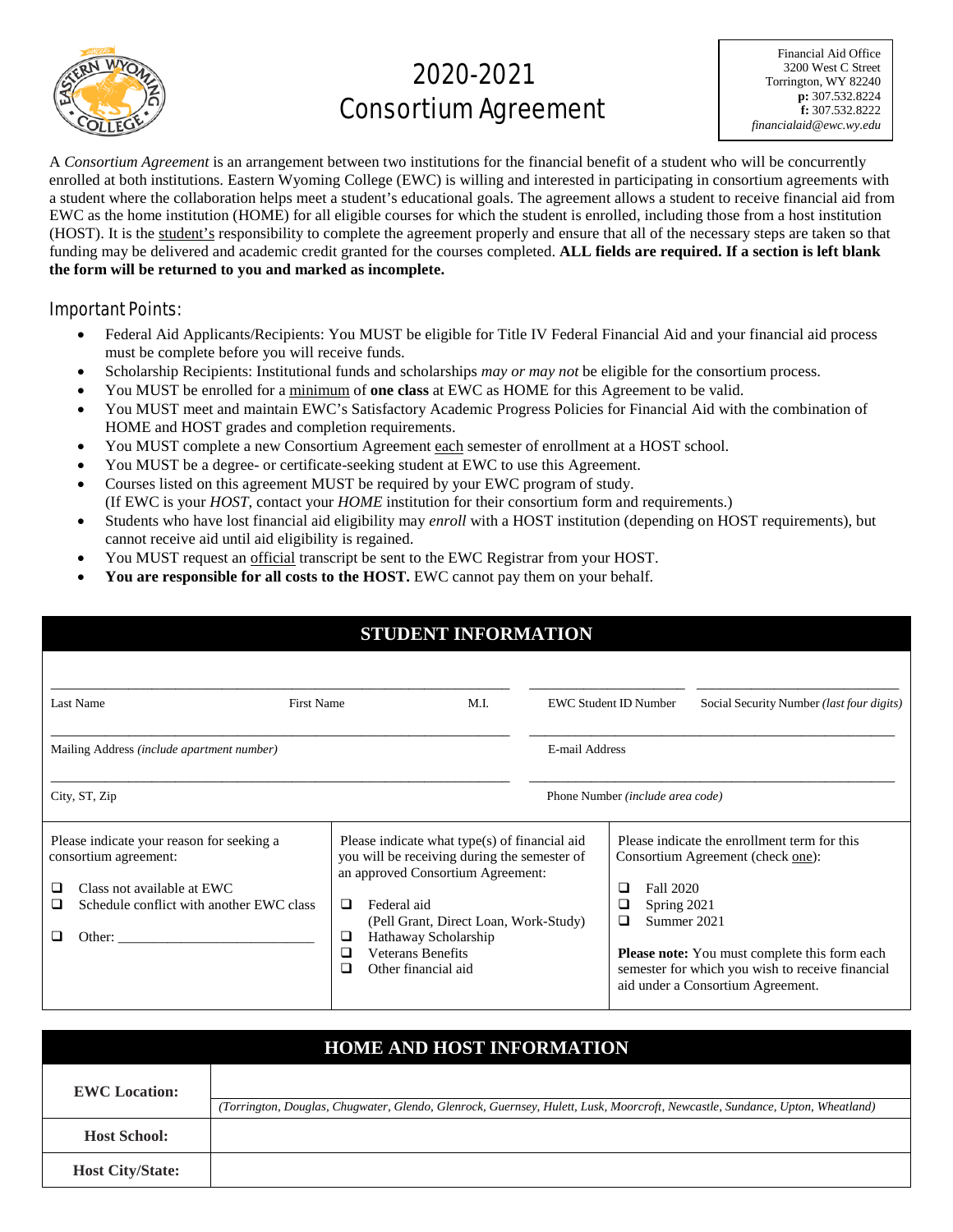It is the student's responsibility to complete the agreement properly and ensure that all of the necessary steps are taken so that funding may be delivered and academic credit granted for the courses completed. **Please note: ALL fields are required. If a section is left blank the form will be returned to you and marked as incomplete.** 

## **ENROLLMENT INFORMATION** (Complete with EWC Academic Advisor or Registrar)

For a course to be eligible it must be offered by an accredited HOST eligible to participate in Title IV Federal Aid Programs and accepted by HOME towards satisfying the student's degree requirements. You MUST be enrolled in a minimum of one class at EWC as HOME for this Agreement to be valid. Please work with your EWC Academic Advisor or EWC's Registrar to complete the course enrollment information below:

| What course(s) will the student be taking at HOST school? |         |  | Equivalent course(s) at EWC? |              |         |  |
|-----------------------------------------------------------|---------|--|------------------------------|--------------|---------|--|
| Course Title                                              | Credits |  | Course Subject<br>& Number   | Course Title | Credits |  |
|                                                           |         |  |                              |              |         |  |
|                                                           |         |  |                              |              |         |  |
|                                                           |         |  |                              |              |         |  |
|                                                           |         |  |                              |              |         |  |
|                                                           |         |  |                              |              |         |  |

**By signing below, Advisor/Registrar confirms that course(s) listed from HOST school are required for student's EWC degree program. A degree audit may be attached for proof of requirement.**

*Advisor or Registrar Signature: \_\_\_\_\_\_\_\_\_\_\_\_\_\_\_\_\_\_\_\_\_\_\_\_\_\_\_\_\_\_\_\_\_\_\_\_\_\_\_\_\_\_\_\_\_\_\_\_\_\_\_\_\_ Date: \_\_\_\_\_\_\_\_\_\_\_\_\_\_\_\_\_\_\_\_\_\_\_\_*

*Advisor or Registrar printed name:* \_\_\_\_\_\_\_\_\_\_\_\_\_\_\_\_\_\_\_\_\_\_\_\_\_\_\_\_\_\_\_\_\_\_\_\_\_\_\_\_\_\_\_\_\_\_\_\_\_\_\_\_\_\_\_\_\_\_\_\_\_\_\_\_\_\_\_\_\_\_\_\_\_\_\_\_\_\_\_\_

## **STUDENT AGREEMENT & CERTIFICATION**

Please read the following expectations/Consortium Agreement Policies. After reading, please indicate agreement by writing (or typing, if filling out the PDF version) your initials to the right of each statement (in the space provided).

1. I am taking (a) course(s) at the HOST school listed above that is/are transferable to my degree at EWC

2. I am NOT receiving financial aid at the HOST

3. I am enrolled in and attending at least one class at EWC for the Enrollment Term checked above and am making Satisfactory Academic Progress as specified by EWC's Satisfactory Academic Progress Policies for Financial Aid

4. I am enrolled in a degree/certificate program at EWC; EWC will confer my degree upon successful completion of my program

5. I will notify EWC and HOST of any change in my enrollment status, including withdrawing from or not attending courses: *If you drop or withdraw from courses at your host school, you are required to submit an official receipt of your dropped courses to your consortium liaison at the home school. Please be aware that dropping or withdrawing from classes in your consortium agreement may affect your SAP. You may only completely withdraw from a consortium agreement twice. If you drop all courses at both schools, the home institution will perform a Return of Title IV Funds calculation and may return funds to federal accounts. This could result in a bill on your student account.*

### **6. I will submit an official grade transcript from my HOST school at the end of the semester**

**7. I am responsible for paying educational expenses at my HOST school**

8. I authorize my HOST school to release any necessary academic and/or financial information for the above course(s) to EWC

By signing below, I certify that I have read, and that I understand and will abide by all Consortium Agreement Policies

 *Student's Signature* (**Handwritten** signature required) *Date*